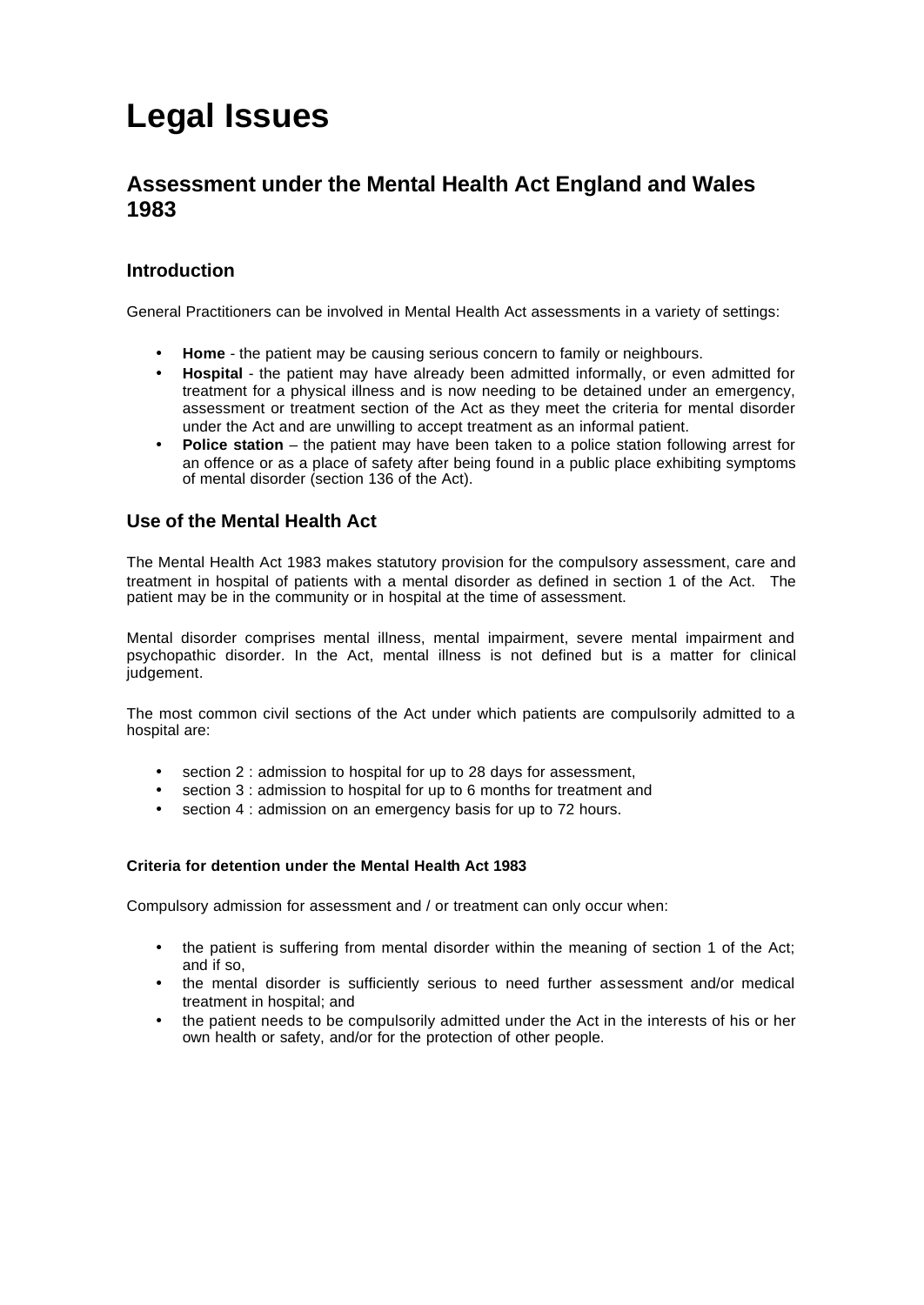## **When assessments under the Act may be needed**

GPs are frequently approached in the first instance by a relative or other carer of a patient, worried about the mental health of a patient. Following his/her own assessment it is normal practice for the GP to request a domiciliary visit by a consultant psychiatrist where this is warranted.

If following an examination by the consultant psychiatrist a patient needs admission to hospital and it appears that informal admission is not appropriate an Approved Social Worker (ASW) should be contacted to make arrangements for the patient to be formally assessed for admission to hospital under the Act.

The Act allows the compulsory admission of a patient who is very distressed or ill (for example, actively psychotic or manic) solely in order to improve their health, even if they are not thought to be at immediate risk of harming themselves or others.

There will be situations where an emergency admission is required and it may not be possible or practicable for a consultant psychiatrist to examine a patient before a request for a compulsory admission to hospital is made. In these situations the GP should approach the ASW directly.

Where the patient is thought to need hospital admission but is unwilling to be admitted to hospital as an informal patient the ASW will make the arrangements for the patient to be formally assessed for admission under the Act. The ASW will usually ask the GP to carry out a medical examination and, if appropriate, provide a written medical recommendation for detention of the patient under the Act.

A patient may also in some circumstances be detained by the police under section 136 of the Act to enable him to be examined by a registered medical practitioner and interviewed by an ASW. Where this occurs the patient's GP, where known, will usually be contacted.

The Act cannot be used for the compulsory treatment of addictions unless the criteria for detention under the Act are also met.

#### **The Medical Recommendations**

The recommendations required for the purposes of an application for admission to hospital under the Act have to be provided by two doctors ("registered medical practitioners") who have personally examined the patient either jointly or separately. In the case of an application for an "emergency admission" under section 4 however only one medical recommendation is required. This recommendation may also be provided by a GP.

GPs may apply to become "section 12 approved". The local Strategic Health Authority should be able to provide further information.

**First medical recommendation:** Every application must be supported by a recommendation from a practitioner approved under section 12(2) of the Act "as having special experience in the diagnosis or treatment of mental disorder". Health Service Guidelines HSG (96)3, available from the Department of Health sets out criteria for approval under section 12(2) of the Act. In the wake of devolution of powers to Strategic Health Authorities with effect from 1 April 2002, revised guidance was issued (December 2002) to recognise the new structure and impact. The revised guidance indicated that the regional and approval arrangements that existed prior to 1 April 2002 would effectively continue to operate as before. (Both publications are available on the Department of Health website at http://www.doh.gov.uk.)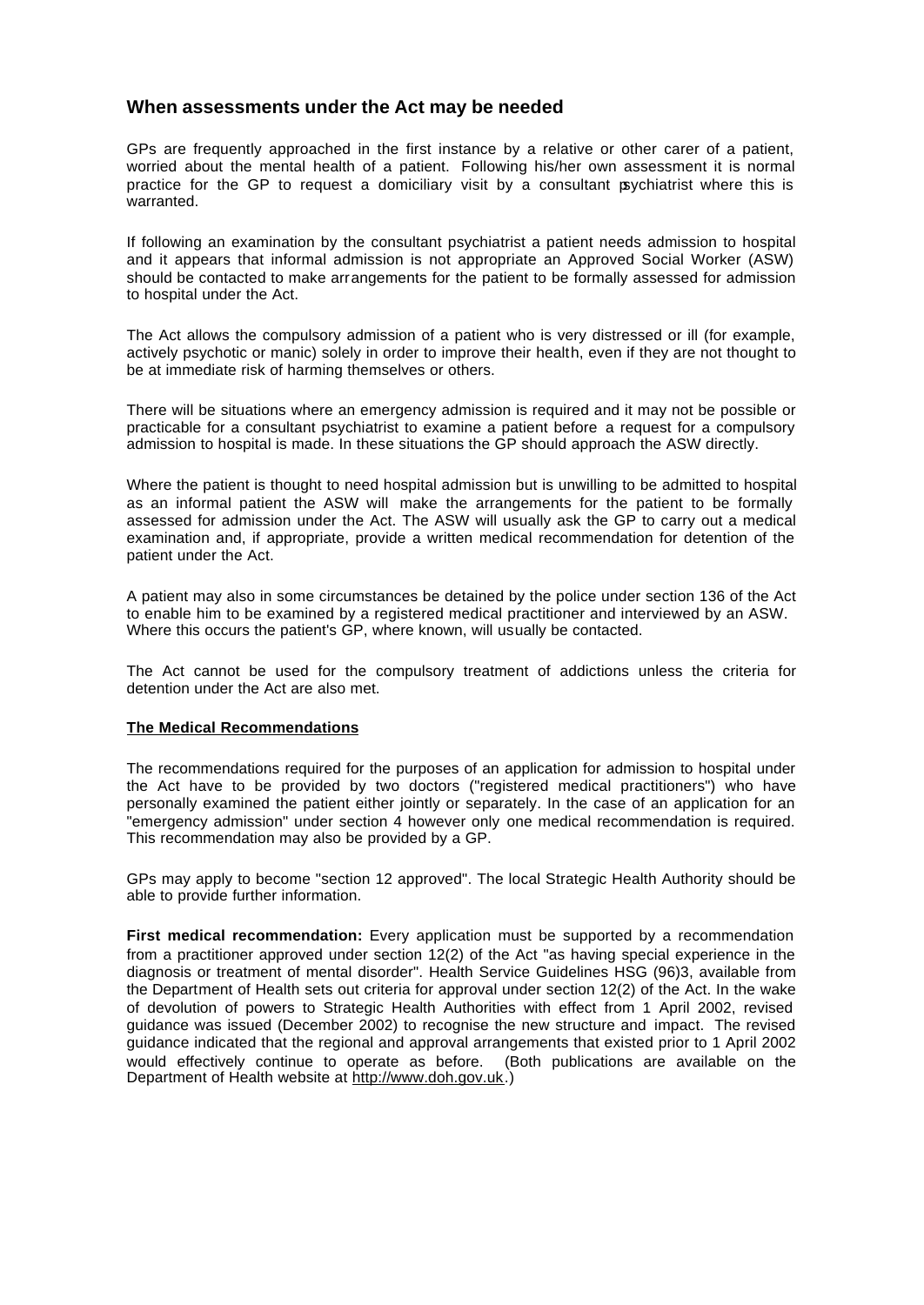**Second medical recommendation:** In accordance with section 12(2) of the Act the second recommendation shall, if practicable, be provided by a doctor with "previous acquaintance" with the patient unless the doctor making the first medical recommendation has previous acquaintance with the patient. GPs are often best placed to undertake this role, and do not need to be specially approved under the Act to do so. Where there is no obvious person to provide the second medical recommendation, for example, because the patient is not registered with a GP or is not known to local mental health services, another section 12 approved doctor is usually asked to assess the patient. In cases where this is not practicable any registered medical practitioner may provide the second recommendation as long as they do not work in the same hospital as the doctor providing the first recommendation.

# **How to arrange a Mental Health Act assessment**

A Mental Health Assessment is activated by telephoning the Duty ASW. Other arrangements may be in place depending upon local policy.

Where a GP does not have a telephone number for the ASW Service it should be possible to contact the duty ASW both during and out of normal office hours by ringing the general telephone number for the social services authority or local council.

He or she will need the following information:

- name
- date of birth
- address
- reason for assessment
- previous history, including name of keyworker, next of kin (if known) and past history of violence of self harm (if known).

He or she will need enough information to decide if there is the possibility of an admission under the Mental Health Act 1983 and that the full assessment process is warranted.

Management of the patient should be discussed with the duty ASW (or the duty consultant, depending on local policy.)

The ASW will then take responsibility for co-ordinating the assessment, bringing relevant papers, ensuring the process complies with the law and arranging for the transport of the patient.

#### **Before the assessment**

Information is an important component of the assessment.

If you can access your records, check for previous history and response to treatment, risk of neglect, violence or self harm, any known contact names.

If there is a relative or informant, ask about the recent situation, its duration, whether there is any support, whether there have been threats or violence and if the patient is known to carry or have access to weapons.

Liaise with the ASW about directions, access to premises, where to meet and the need for police attendance.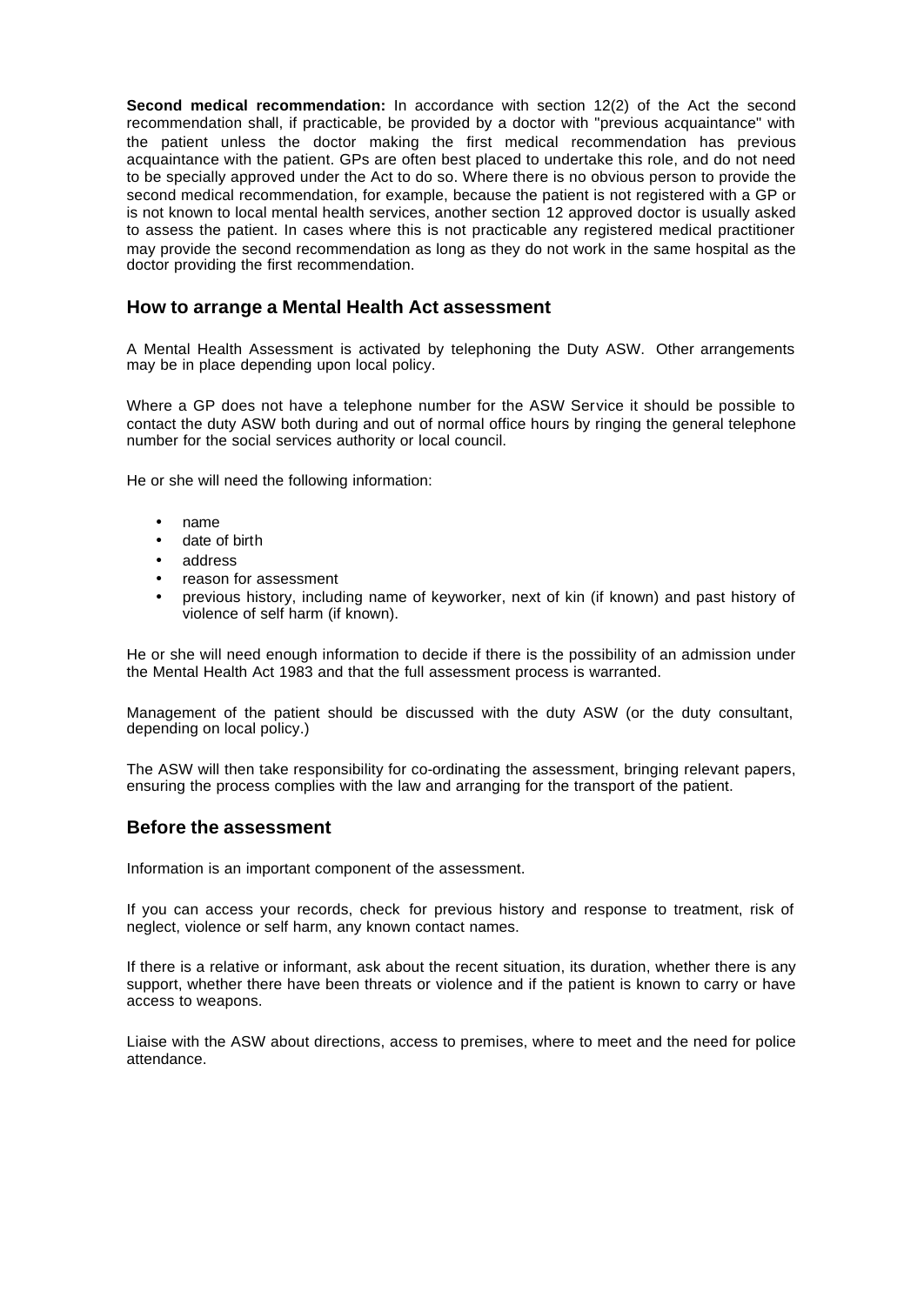It is good practice because it is safer, communication is better and disruption of the patient is minimised if the medical assessments take place jointly with the ASW at the same agreed time, (though if this is not possible, they are legally allowed to be 5 days apart. In any case, the two doctors must discuss their decision).

If the patient is suffering from the short term effect of drugs, alcohol or sedative medication, discussion should take place about deferring the assessment until a more productive interview can take place.

If access to home is denied, section 135 (Warrant to search for and remove patients) may need to be used. This warrant is obtained by an Approved Social Worker (ASW) from a Magistrates' Court.

# **During the assessment**

Except in the case of emergencies, an application for assessment (section 2-28 days) or treatment (section 3 - 6 months) must be founded on two medical recommendations from:

- A medical practitioner approved under section 12 of the Act as having special experience in the diagnosis or treatment of mental disorder (usually a psychiatrist, often the duty consultant or specialist registrar)
- A doctor with prior knowledge of the patient (ideally the GP)

The GP and others in the primary care team often have prior knowledge of the patient, including access to records and an existing relationship with the patient and or family which facilitates the assessment. The psychiatrist may not know the patient, but often contributes clinical experience and expertise. The ASW makes a more comprehensive assessment of the social aspects of the case and advises on the legal issues which may arise during the process. He or she sees that the patient is interviewed "in a suitable manner", ie. taking into account of the guiding principles set out in Chapter 1 of the Code of Practice to the Mental Health Act 1983 (1999).

The patient is interviewed as comfortably as possible with the following questions in mind:

- Is there any possible evidence of mental illness?
- Is there a risk to the health or safety of the patient or a danger to others?

If the answer to both of these questions is yes:

- Will the patient consent to informal admission and if so, is that realistic based on past experience or aspects of the current interview?
- Are there any community alternatives to admission? e.g. giving medication at home, CPN visits, crisis services, day hospitals.

All professionals strive to reach a consensus and if the doctors agree to make the medical recommendations for compulsory admission, the ASW makes the application to the admitting hospital managers.

Section 2 is appropriate if there is no previous history, the diagnosis is unclear or no treatment plan is in place.

Section 3 specifies the category of mental disorder and is mainly used for patients already known to the service. If the nearest relative objects to the detention, the application cannot proceed.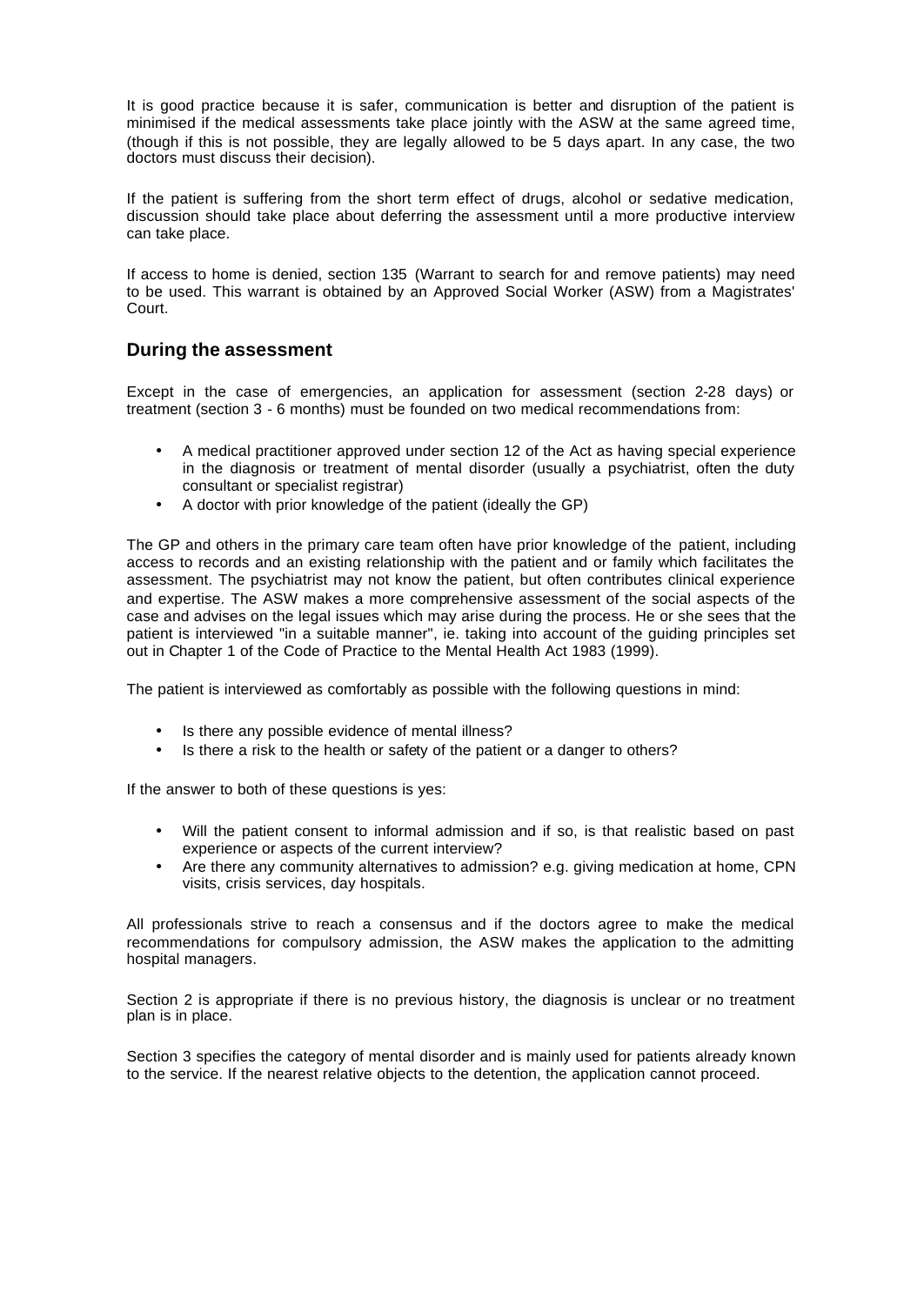#### **Arranging admission**

If the decision of the team is to admit the patient, the level of security required should be considered. Arrangements for a bed are usually made by the psychiatrist and for appropriate transport by the ASW. The ASW usually accompanies the patient and delivers the section papers in person. He/she is responsible for securing the premises. The ASW informs the patient and nearest relative (see Notes) of the decision.

# **If the patient is not admitted**

When the patient is not admitted to hospital, a package of follow-up care needs to be agreed with the patient and nearest relative, if appropriate. Arrangements may need to be made to contact mental health or social work teams during working hours to inform them of the assessment and / or to make a referral.

You are entitled to submit a claim form (usually held by the ASW).

This is not intended to be a comprehensive guide to the Mental Health Act 1983. The Code of Practice (1999 version) provides guidance to doctors, managers and staff of hospitals and registered mental nursing homes, and ASWs on how they should proceed when undertaking duties under the Act.

The Department of Health published guidance to assist GPs in understanding the processes involved in undertaking mental health assessments under the Mental Health Act 1983 and to clarify their role in those processes. It can be accessed on the Department of Health's website on http://www.doh.gov.uk/mhact1983.htm.

#### **Notes**

#### **Forms to be used in making medical recommendations for admission to hospital under the Mental Health Act 1983**

- First and second medical recommendations must be made on the relevant statutory forms.
- There are different forms for separate and joint medical recommendations and care should be taken that the correct form is completed in each case. An incorrectly completed form may make an application for detention invalid.
- The second medical recommendation may be completed before the first but the medical examinations must be completed within 5 clear days of each other.
- The Code of Practice states that "unless there are good reasons for undertaking separate assessments, assessments should be carried out jointly by the ASW and doctor(s)". When this is not possible a doctor may undertake the examination, make the recommendation and, where clinically appropriate, leave the scene. However, he/she must make arrangements for the form to be given to the ASW or to the admitting hospital in those instances where the patient is already an in-patient. But "it is essential that at least one of the doctors undertaking the medical assessment discusses the patient with the applicant (ASW or nearest relative) and desirable for both of them to do this". (Code of Practice, para 2.3).
- Primary Care Trusts (under the umbrella of their respective Strategic Health Authorities) are required to maintain and provide lists of doctors approved under section 12 of the Mental Health Act 1983 as having special experience in the diagnosis or treatment of mental disorder.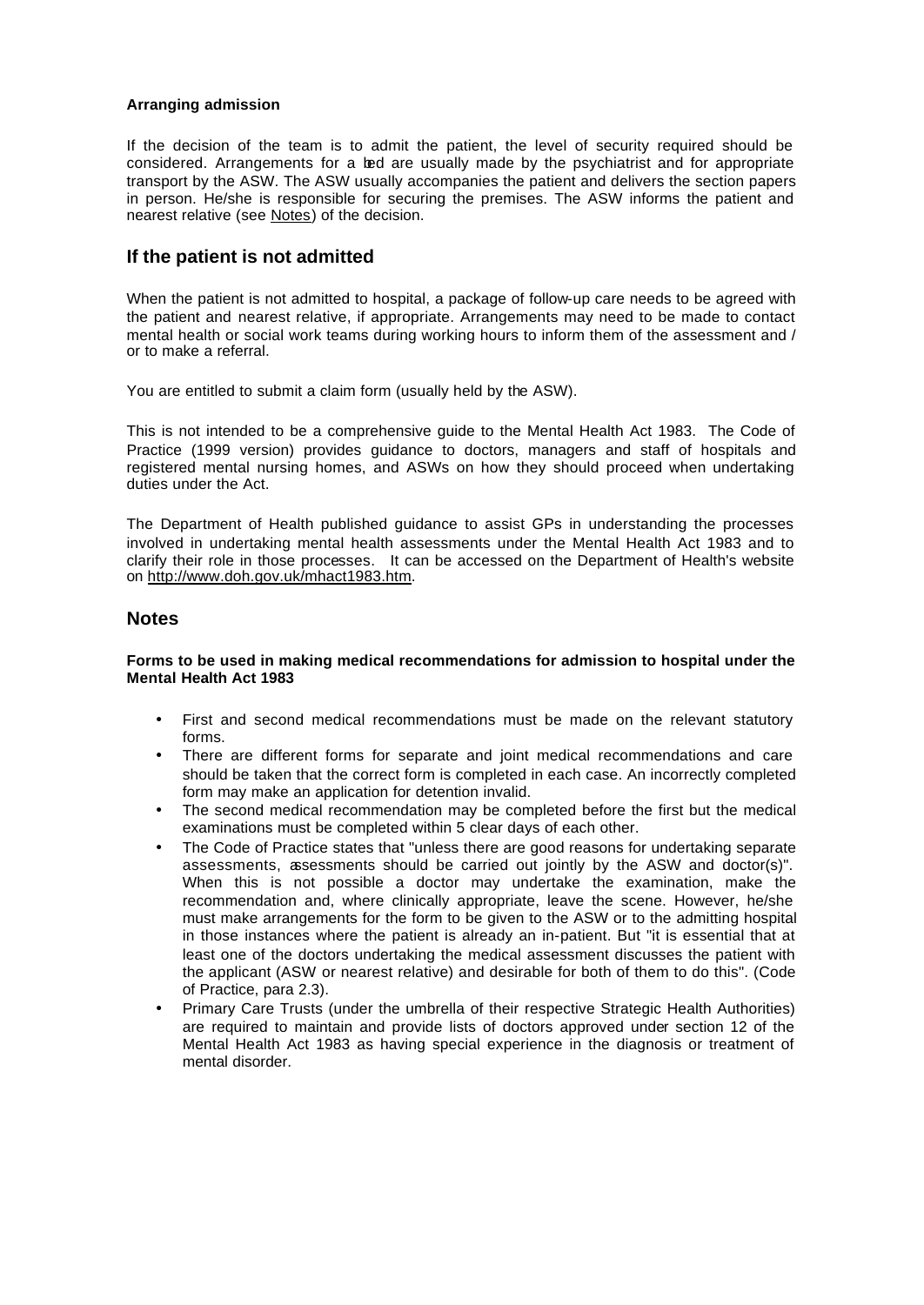Clean and sample copies of these forms are attached at Appendix 1 to the Department of Health's 'Guidance for GPs: Medical Examinations and Medical Recommendations under the Act'. It can be accessed at http://www.doh.gov.uk/mhact1983.htm.

#### **Key Action Points for GPs in making Assessments and Recommendations for Admission**

These can be accessed at Appendix 2 of the above Guidance.

#### **The role of the "nearest relative":**

The nearest relative has powers to:

- make an application for detention of the patient
- object to an application for the detention of a patient (an application can be made to the county court for the functions of the nearest relative to be transferred to the local Social Services authority or another person if relative objects unreasonably)
- apply to the Hospital Managers for the discharge of the patient (application must be made in writing giving 72 hours notice, patient must be discharged unless within the 72 hours, the RMO reports to Managers that patient is likely to be a danger to self or others)
- receive information about the detention and treatment of a patient.

#### **Payment and claiming fees**

• Currently the fees payable are £162.70 for section 12 approved doctors, and £50.45 for other registered practitioners excluding travel expenses.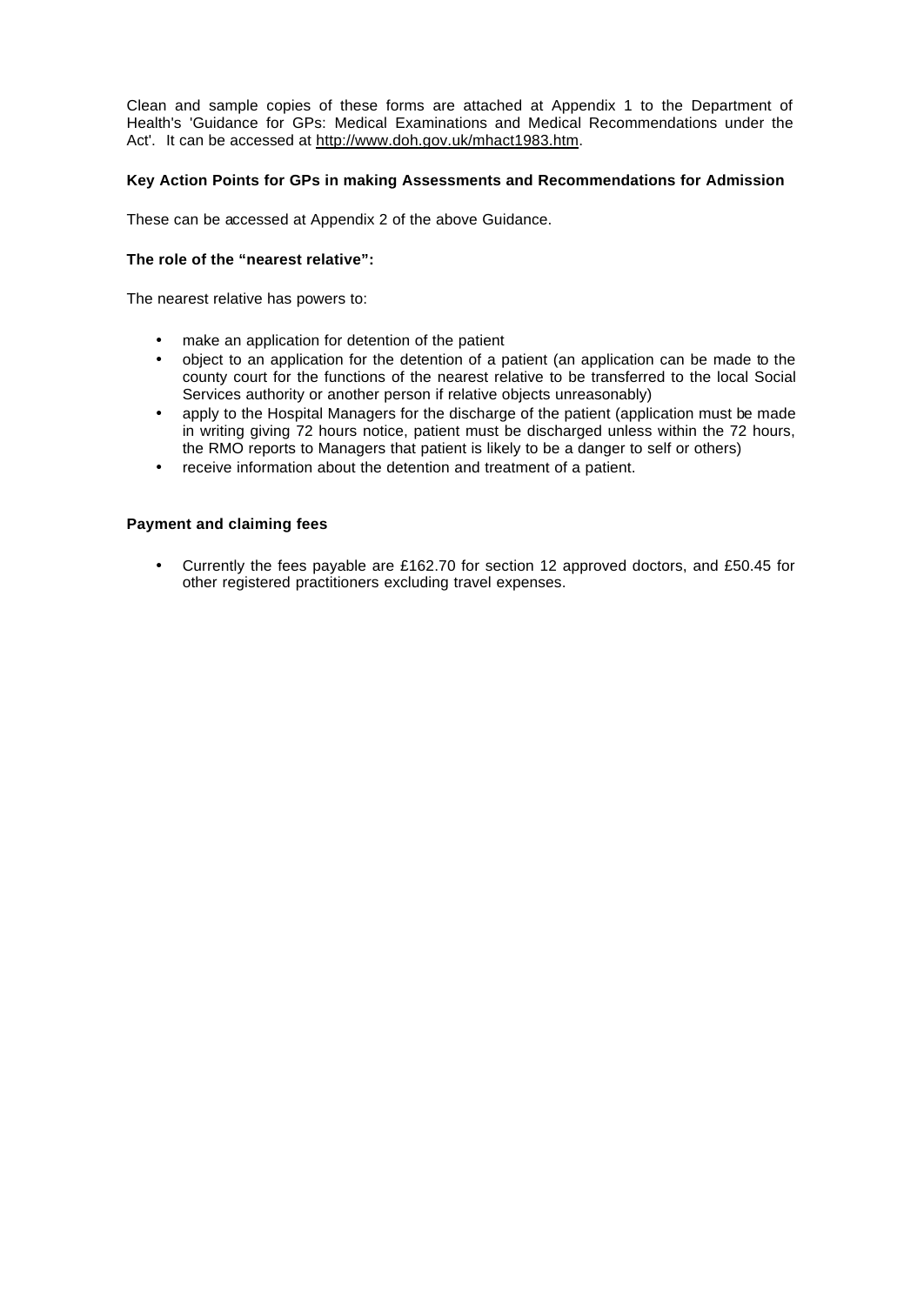# **Use of the Mental Health (Scotland) Act 1984**

# **Introduction**

The 1984 Mental Health (Scotland) Act provides the legal framework in Scotland for compulsory admission and treatment of patients suffering from mental disorder. A new Act - the Mental Health (Care and Treatment) (Scotland) Act 2003 - has been passed by the Scottish Parliament and is expected to come into effect after October 2004 (see below). Until it does, the 1984 Act remains in force. The contract of the contract of the contract of the contract of the contract of the contract of the contract of the contract of the contract of the contract of the contract of the contract of the contract of the

GPs can be involved in using the Mental Health Act in a variety of circumstances:

- **Emergency recommendation for detention (Section 24):** This is used where admission is urgently required and use of Section 18 would introduce undesirable delay. Admission under Section 24 allows for a period of 72 hours of assessment. Any doctor can legally make the recommendation, but the consent of a mental health officer (MHO; a social worker with special training) or a near relative must be obtained, wherever practicable.
- **Non-emergency admission for up to six months (Section 18):** This is used where admission is required less urgently (eg where the patient's mental state deteriorates over time). In practice, this mainly used for patients known to the service. An application is required from a MHO (or occasionally the nearest relative) and recommendations from a Section-20-approved doctor (usually a psychiatrist, and, where the patient is known to the service, the patient's own consultant psychiatrist) and the GP or another doctor with previous knowledge of the patient.
- **Power of Entry (Section 117):** This might need to be used where a patient with possible mental disorder in the community refuses assessment and help. For example, the patient may be behaving eccentrically, live in very poor conditions, be ill-treated or neglected by others or alone and unable to care for themselves. This warrant is obtained by a MHO from a Justice of the Peace. It allows a police officer, accompanied by a doctor, to force entry. The person may then be removed to a place of safety with a view to assessment for admission under Section 24.
- **Treatment of a patient who is on leave of absence:** A detained patient may be allowed out of hospital on `leave of absence' for up to one year. GPs must only prescribe psychiatric medications that are consistent with the agreed treatment plan, set out on form 9 (where the patient is consenting to treatment) or form 10 (where the patient is not consenting to treatment) - see http://www.show.scot.nhs.uk. GPs should expect to be told of the conditions of the leave of absence, of the circumstances in which the patient is likely to be recalled to hospital and the arrangements in relation to treatment.

# **Use of the Mental Health Act**

Compulsory admission can only occur when:

- there is a mental disorder; and
- the patient requires hospital admission in the interest of the health or safety of the patient or the protection of others; and
- such admission cannot be achieved without compulsory measures.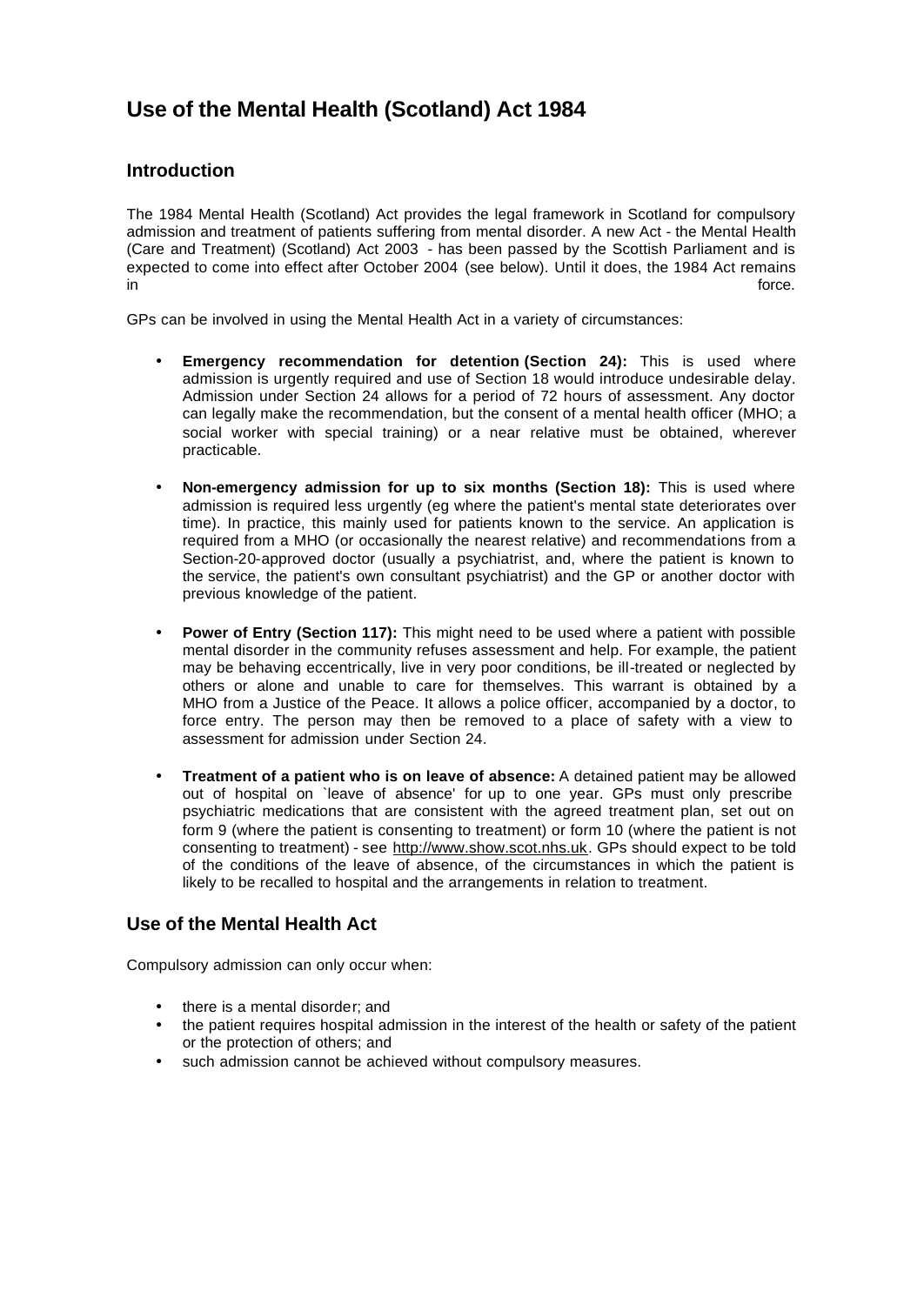The Act allows the compulsory admission of a patient who is very distressed or ill (e.g. actively psychotic or manic) solely in order to improve their health, even if they are not thought to be at immediate risk of harming themselves or others.

Mental disorder comprises mental illness, mental impairment, severe mental impairment and persistent disorder manifested only by persistent abnormally aggressive or seriously irresponsible conduct. In the Act, mental illness is not defined but is a matter for clinical judgement, but it excludes those for reasons only of promiscuity or other 'immoral' conduct, sexual deviancy, or dependence on alcohol or drugs (although psychiatric symptoms secondary to drug and alcohol abuse - for example drug-induced paranoid psychosis and Korsakoff psychosis - are included). Mental disorder manifested only by mental impairment or only by abnormally aggressive or seriously irresponsible conduct might be grounds for detention under Section 18 only where treatment in hospital is likely to alleviate or prevent a deterioration in the patient's condition.

# **Before the assessment**

Information is an important component of the assessment, including information about domestic, employment and social factors as well as a person's mental state.

- If you can access your records, check for previous history and response to treatment, risk of neglect, violence or self-harm, and any known contact names.
- If there is a relative or informant, ask about the recent situation, its duration, whether there is any support, whether there have been threats or violence and if the patient is known to carry or have access to weapons.
- Contact the duty MHO. For Section 24, involvement of an MHO is desirable. For Section 18, involvement of an MHO is essential. They will need the following information: name, date of birth, address, reason for assessment, previous history, including name of keyworker, next of kin (if known) and past history of violence or selfharm (if known). They will need enough information to decide if there is the possibility of an admission under the Mental Health Act.
- Liaise with the MHO about directions, access to premises, where to meet and the need for police attendance. It is good practice (because it is safer, communication is better and disruption of the patient is minimized) if the medical assessment(s) take place jointly with the MHO at the same agreed time. For Section 24, only one medical recommendation is needed; for Section 18, two are required. They can be provided up to five days apart.
- If the patient is suffering from the short-term effect of drugs, alcohol or sedative medication, discussion should take place about deferring the assessment until a more productive interview can take place.
- Take copies of form A (the emergency detention form) with you. If no copies of Form A are available, take practice headed notepaper if possible.
- If you want to discuss the management of the patient, either telephone the duty MHO or the duty consultant.

# **During the assessment**

#### **The patient is interviewed as comfortably as possible with the following questions in mind:**

- Is there any possible evidence of mental disorder?
- Is there a risk to the health or safety of the patient or a danger to others?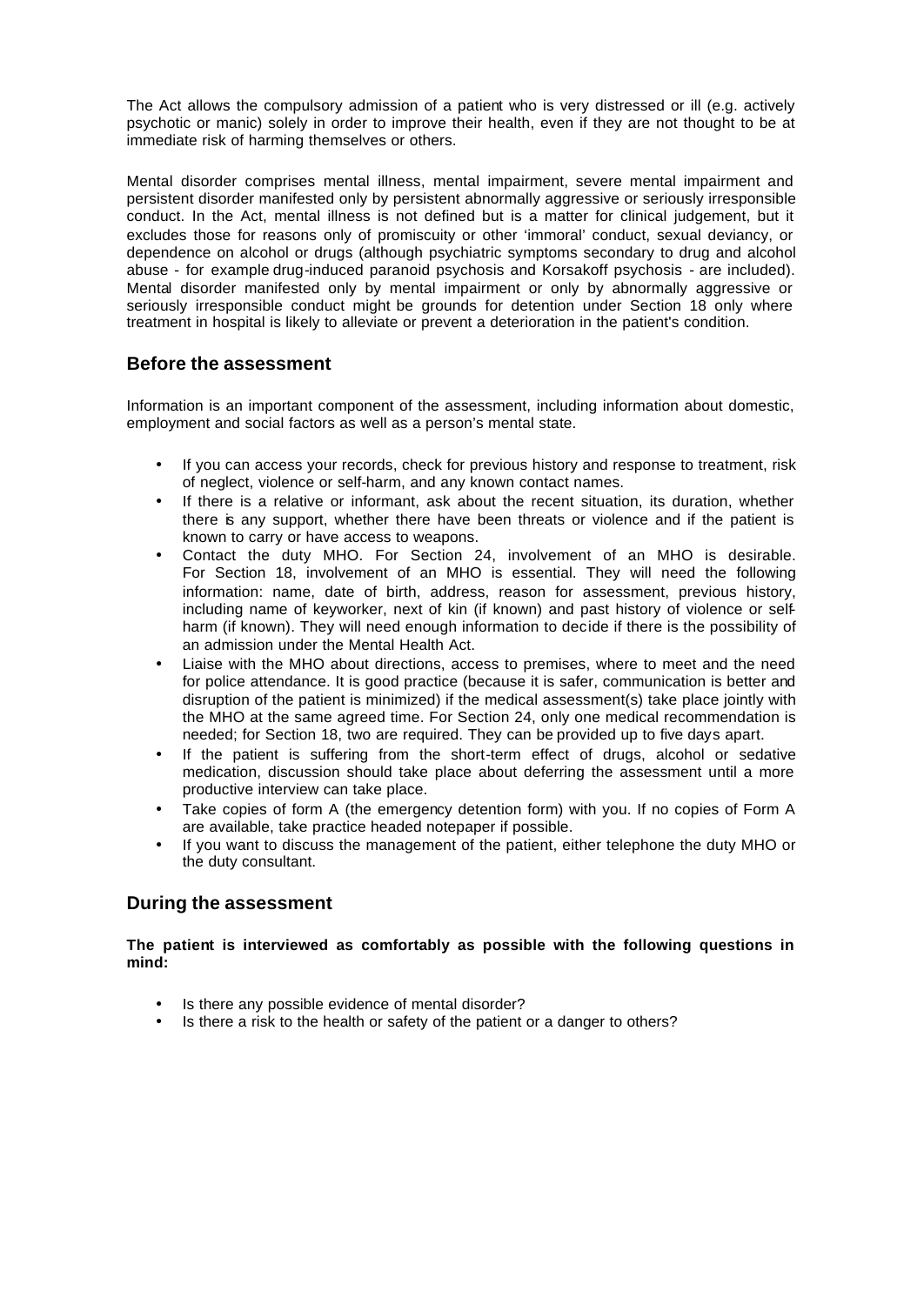#### **If the answer to both of these questions is yes:**

- Will the patient consent to informal admission? And if so, is that realistic based on past experience or aspects of the current interview?
- Are there any community alternatives to admission, eg giving medication at home, community mental health nurse visits, crisis services, day hospitals?

#### **For Section 24:**

- Seek the consent of the MHO or a near relative. A list of who is considered a 'relative' under the Act can be found on form A. Being involved in the compulsory admission of a relative to hospital can sometimes damage family relationships; therefore, if practicable, advise the relative that there is an alternative ( ie an MHO can perform the consent role). If it is not practicable to seek consent from either an MHO or a near relative, a single doctor's recommendation is sufficient, but the reason for failure to seek consent must be explained on the recommendation form. If the relative and MHO refuse consent, compulsory admission cannot go ahead.
- Complete the recommendation on form A (or on practice-headed notepaper). Include the following: full details of your qualifications; a declaration that you have examined the patient at the time of the application; that the patient is subject to a mental disorder; that treatment is necessary in the interests of the health or safety of the patient or the protection of others; state the reasons why detention is urgently necessary and use of section 18 is precluded; whose consent has been obtained or reasons why it has not been possible to obtain the consent of an MHO or a near relative. The documentation must be completed on the same day as the patient examination.

#### **For Section 18:**

The MHO will normally take responsibility for co-ordinating the assessment, bringing relevant papers and ensuring the process complies with the law.

#### **The team needed for a Section 18 (six months for treatment) is:**

- A Section -20-approved doctor. Where the patient is known to the service, this doctor should be the patient's own cons ultant psychiatrist.
- The nearest relative or a MHO (the MHO makes a more comprehensive assessment of the social aspects of the case and advises on the legal issues that may arise during the process).
- A doctor with prior knowledge of the patient (ideally the GP).

All professionals strive to reach a consensus and if the two doctors agree to make the medical recommendations for compulsory admission, the MHO makes the application to the Sheriff within seven days. The MHO must make the application even if the two doctors disagree with the medical recommendations. The Sheriff may call a hearing, which may involve the attendance of the GP to court.

#### **Arranging admission**

If the decision of the team is to admit the patient, the level of security required should be considered.

Discuss with the MHO how the patient is to be managed, including who is to accompany the patient and deliver the section papers, who will secure the premises and who will inform the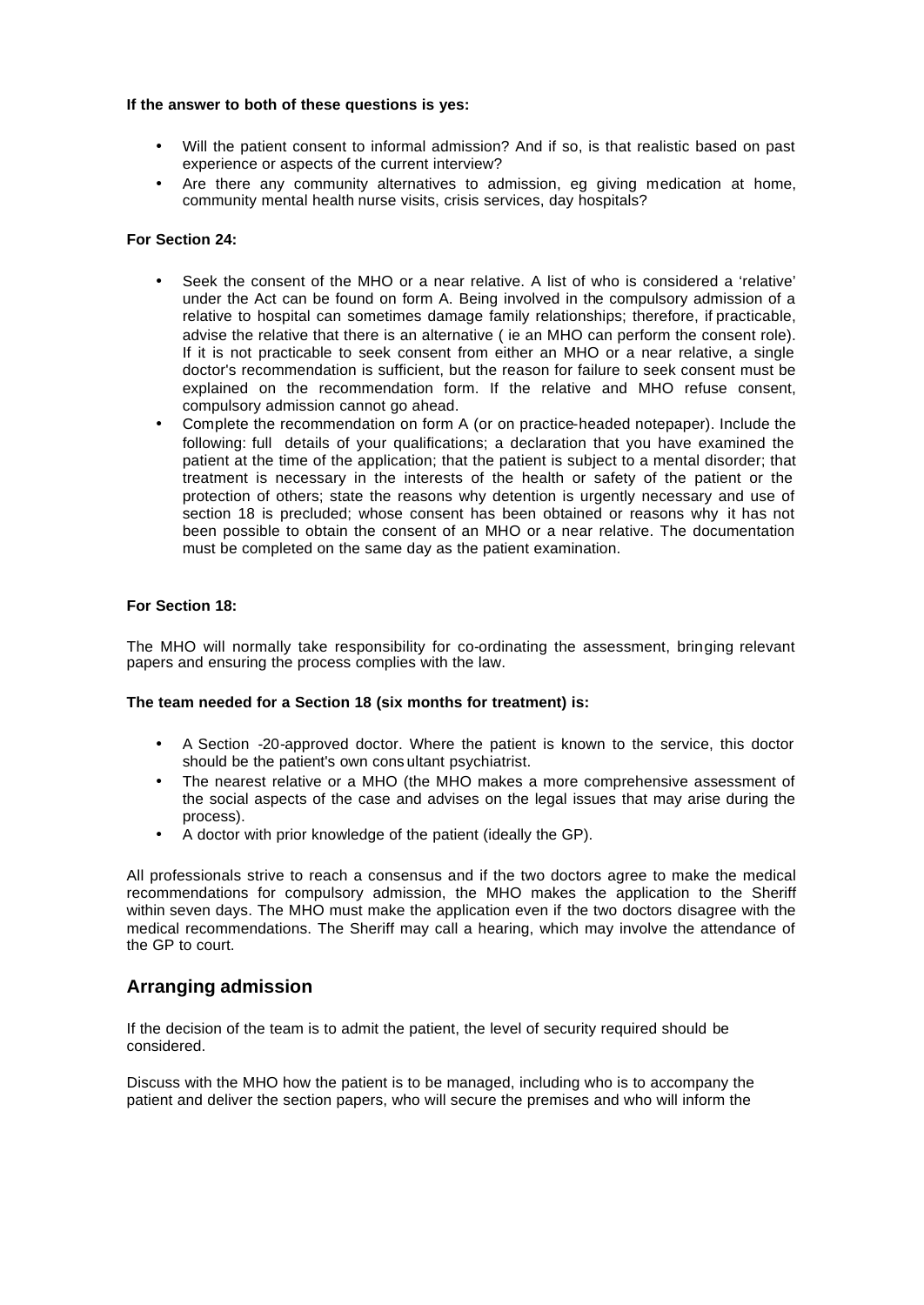patient and relative of the decision. Liaise with the receiving hospital to ensure a bed is available, to discuss arrangements for the patient's admission, transport to hospital and patient's need for care during removal, including medical and nursing escorts if required.

Emergency detention is not a treatment order and the patient cannot therefore be forced to accept any form of treatment. However, in emergency circumstances, medication can be given under the common law principle of necessity to control acute symptomatology or behavioural disturbance where risk to life and safety are involved.

# **If the patient is not admitted**

When the patient is not admitted to hospital, a package of follow-up care needs to be agreed with the patient and nearest relative, if appropriate. Arrangements may need to be made to contact mental health or social work teams during working hours to inform them of the assessment and/or to make a referral.

This is not intended to be a comprehensive guide to the Mental Health Act. Reference should be made to the relevant Code of Practice, which is available from the Stationery Office, http://www.hmso.gov.uk

#### **The Mental Health (Care and Treatment) (Scotland) Act 2003**

Mental health law in Scotland is in the process of being reformed. This new Act has been passed by the Scottish Parliament and is expected to be brought into force on a staged basis from October 2004. Sections relating to civil compulsion are expected to come into force from April 2005.

The new Act retains the current three-pronged structure of civil compulsion:

- 72-hour (emergency detention)
- 28-day (short-term detention)
- longer-term (through what are called 'Compulsory Treatment Orders').

However, the criteria for compulsion are more clearly spelt out, as are the procedures that must be followed. More detail on these procedures will be provided in a Code of Practice on the new Act, which will be published in advance of the Act being brought into effect. A draft of the Code of Practice will be published for consultation during 2004.

For more information on the new Act and on its implementation, contact the Mental Health Division of the Scottish Executive Health Department, St Andrew's House, Edinburgh EH1 3DG; http://www.scotland.gov.uk/health/mentalhealthlaw.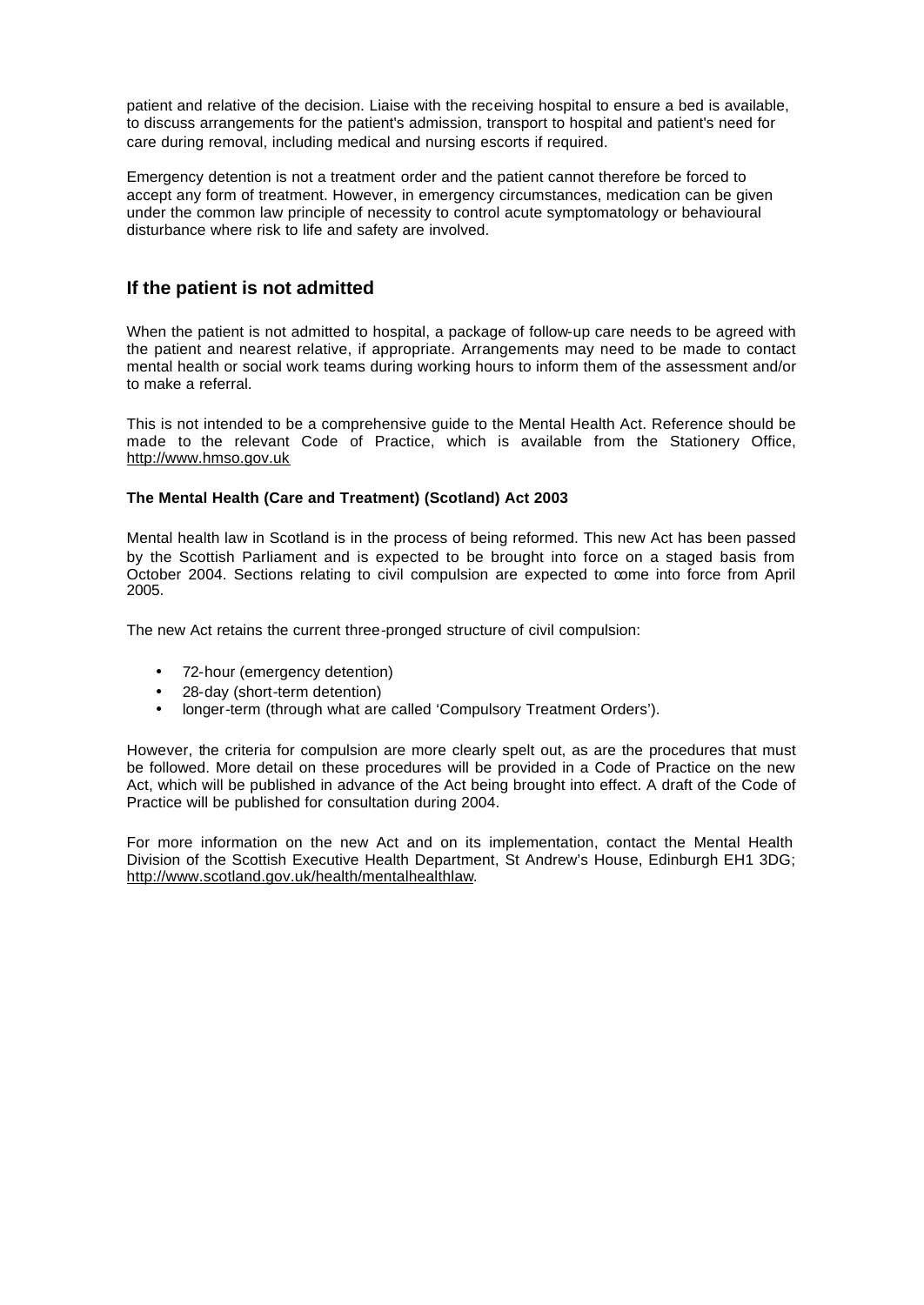# **Use of the Mental Health (Northern Ireland) Order 1986**

# **Introduction**

The 1986 Mental Health (Northern Ireland) Order provides the legal framework in Northern Ireland for compulsory admission and treatment of patients suffering from mental illness. GPs can be involved in Mental Health Order assessments in different settings:

**Community:** The patient may be causing serious concern to family or neighbours. An application can be made for compulsory hospital admission for seven days, renewable to 14 days for assessment (Article 4). In extreme circumstances, if access is denied, a warrant authorizing a police constable to secure access may need to be used (Article 129). This warrant is obtained by an approved social worker (ASW), other officer of the Health and Social Services Trust or a police constable from a Justice of the Peace. If the constable has to enter the premises, by force or otherwise, they must be accompanied by a medical practitioner (usually a GP) who will administer medical treatment if required.

**Hospital:** The patient may have been admitted informally and now wants to leave or is refusing treatment. An application for assessment involves the patient's own GP (or another practitioner who has previous knowledge of the patient) in attending hospital to give the medical recommendation. A doctor on the staff of the hospital in which it is intended that the assessment should be carried out cannot give the recommendation except in a case of urgent necessity.

# **Use of the Mental Health Order**

Compulsory admission for assessment of a patient can only occur when:

- they are suffering from a mental disorder of a nature or degree that warrants detention in hospital for assessment (or for assessment followed by medical treatment); and
- failure to detain the patient would create a substantial likelihood of serious physical harm to themselves or to other persons

Criteria for likelihood of serious physical harm are evidence of one of the following:

- the patient has inflicted, or threatened or attempted to inflict, serious physical harm on themselves
- the patient's judgement is so affected that they are, or would soon be, unable to protect themselves against serious physical harm and that reasonable provision for their protection is not available in the community
- the patient has behaved violently towards other persons or so behaved themselves that other persons are placed in reasonable fear of serious physical harm to themselves.

Mental disorder comprises mental illness, mental handicap, severe mental handicap and severe mental impairment. In the Order, mental illness is defined as a 'state of mind which affects a person's thinking, perceiving, emotion or judgment to the extent that he requires care or medical treatment in his own interests or the interests of other persons'.

The Order cannot be used for the compulsory treatment of addictions, personality disorders or sexual deviancy, unless the above criteria are also met.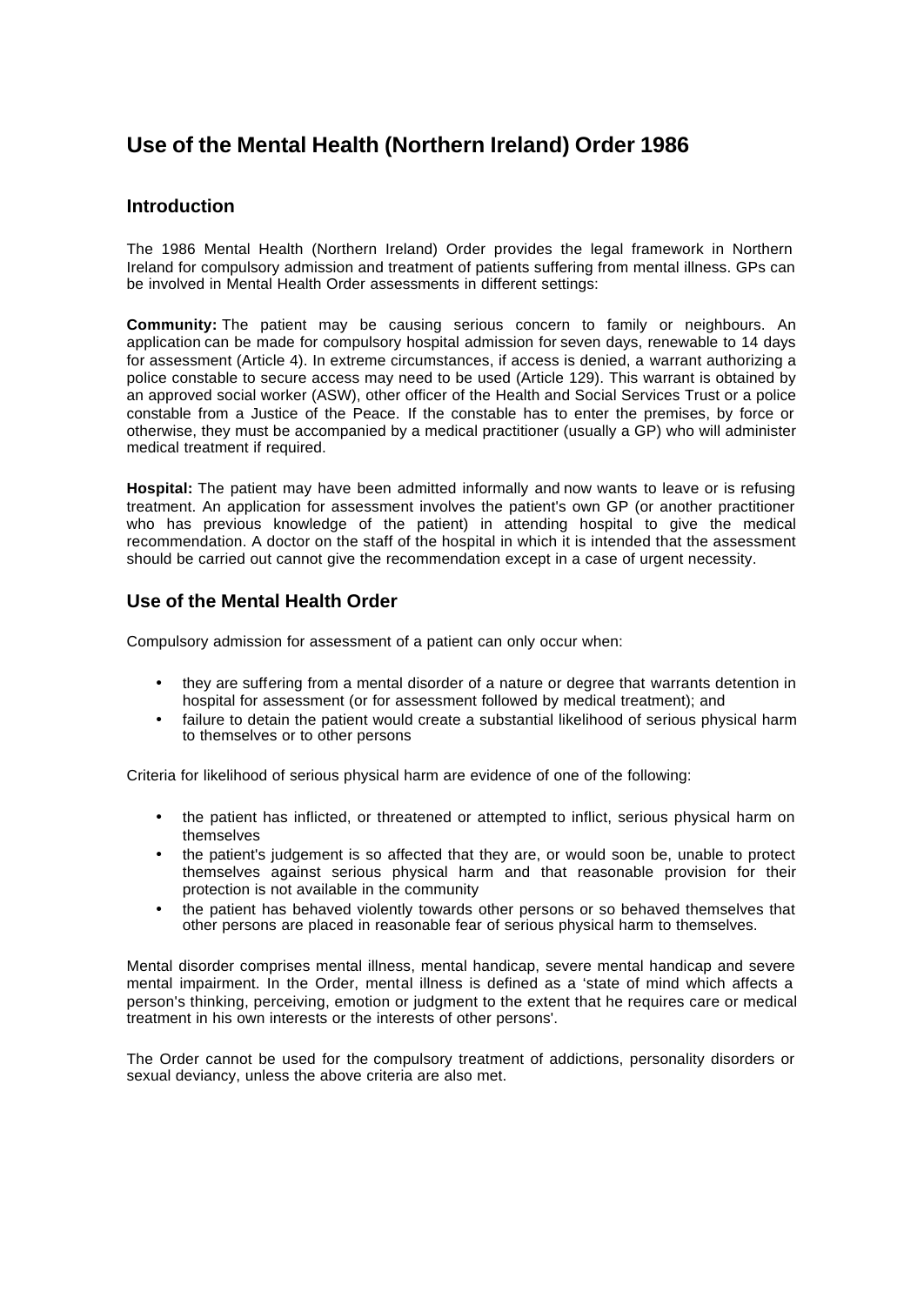## **How to arrange a Mental Health Order assessment**

An application for compulsory admission needs to be made by either the nearest relative (on form 1) or an ASW (form 2), supported by a medical recommendation (form 3), usually the patient's own GP or, if not, a doctor who knows the patient personally and is not (except of urgent necessity) on the staff of the receiving hospital. Guidance on who is considered the 'nearest relative' under the Order can be found on the back of form 1. See http://www.n-i.nhs.uk

A Mental Health Order assessment is activated by telephoning the duty ASW. An ASW might be essential (in order to make the application) or highly desirable in order to support and advise the relative making the application. The ASW also assesses the social aspects of the case and provides a social report. Telephone them with the following information: name, date of birth, address, reason for assessment, previous history, including name of key -worker, next of kin (if known), and past history of violence of self-harm (if known).

They will need enough information to decide if there is the possibility of an admission under the Mental Health Order and that the full assessment process is warranted.

If you want to discuss the management of the patient, either telephone the duty ASW or the duty consultant

## **Before the assessment**

Information is an important component of the assessment.

- If you can access your records, check for previous history and response to treatment, risk of neglect, violence or self-harm, and any known contact names.
- If there is a relative or informant, ask about the recent situation, its duration, whether there is any support, whether there have been threats or violence and if the patient is known to carry or have access to weapons.
- Contact the duty ASW. An ASW might be essential (in order to make the application) or desirable in order to support and advises the relative who is making the application. Liaise with the ASW about directions, access to premises, where to meet, and the need for police attendance.
- Where no ASW is involved, liaise with the nearest relative or other informant about directions, access to premises, and the need for police attendance. Bring forms 1 and 3 with you (available from the H&SS Trust [Health and Social Services Trust]). Arrange police attendance, if necessary.
- It is good practice (because it is safer, communication is better and disruption of the patient is minimized) for the professionals involved in the application for admission to be present at the same time (although it might be helpful for each to interview the patient separately). Everyone involved should be aware of the need to provide mutual support. In any case, the applicant - whether relative or ASW - must have seen the patient within two days of signing the application and the doctor must examine the patient not less than two days before signing the application.

If the patient is suffering from the short-term effect of drugs, alcohol or sedative medication, discussion should take place about deferring the assessment until a more productive interview can take place.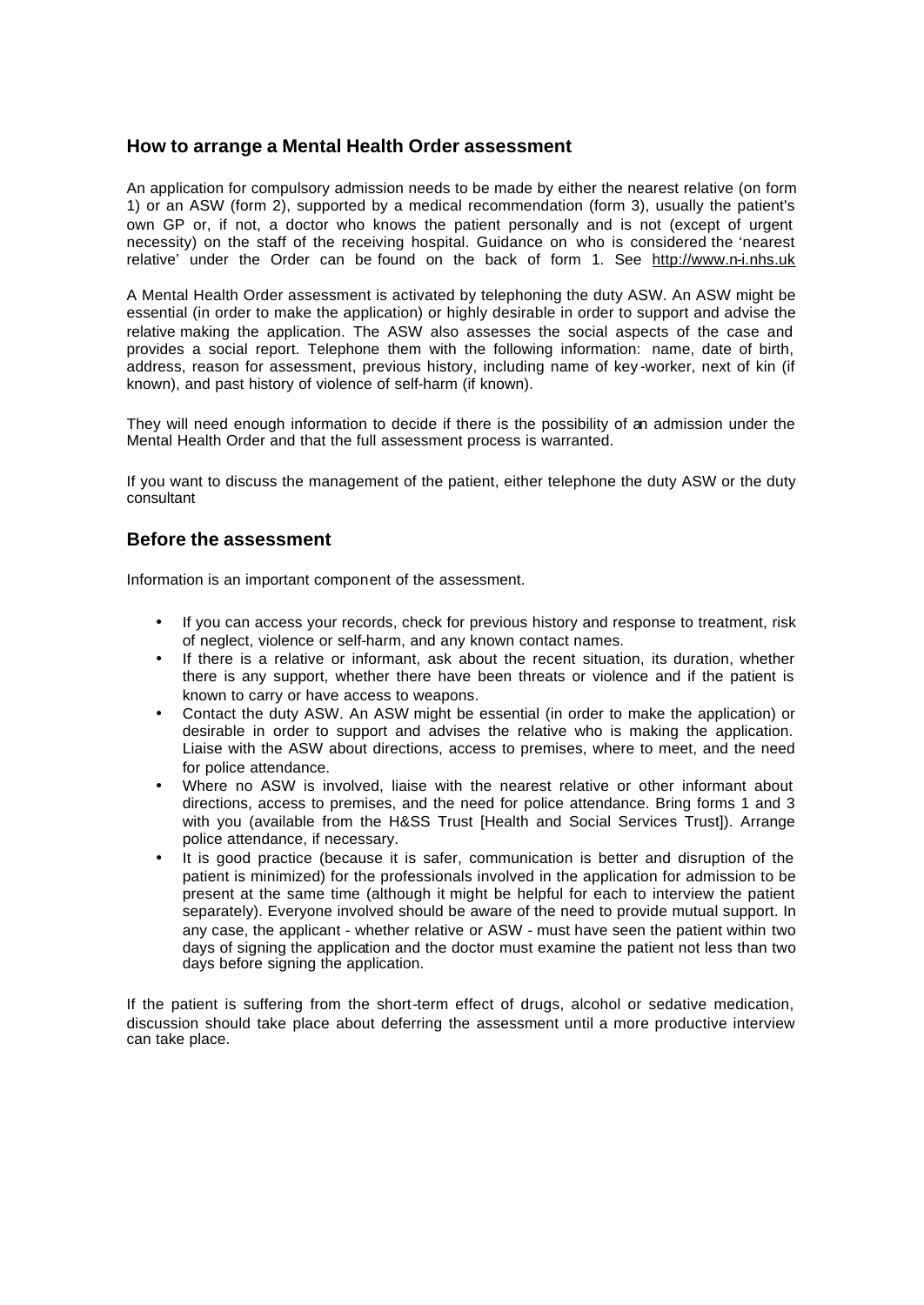# **During the assessment**

The team necessary to make an application for compulsory admission is either:

- the nearest relative and a doctor (patient's own GP or doctor who knows the patient personally); or
- an ASW and the patient's own GP or a doctor who knows the patient personally.

Where the nearest relative makes the application, advise them that they can ask for an ASW to consider making the application in their stead (because sometimes making such an application can be detrimental to family relationships).

Where an ASW makes the application, they must consult the nearest relative, unless this causes unreasonable delay. If the nearest relative objects to the application, the ASW must consult another ASW. Where no ASW is involved, a social worker (not necessarily an approved one) must interview the patient as soon as is practicable and provide a social report to the RMO (Responsible Medical Officer) in the receiving hospital.

The patient is interviewed as comfortably as possible with the following questions in mind:

- Is there any possible evidence of mental illness?
- Is there a substantial risk of serious physical harm to the patient or others?

If the answer to both of these questions is yes:

- Will the patient consent to informal admission? And if so, is that realistic based on past experience or aspects of the current interview?
- Are there any community alternatives to admission (such as giving medication at home, community mental health nurse visits, crisis services, day hospitals)?

The relatives and, if practicable, other significant informants, are interviewed to find out their views of the patient's needs and whether and in what ways the patient's behaviour is different from their normal behaviour.

All parties strive to reach a consensus, and if the doctor agrees to make the medical recommendation for compulsory admission, the social worker or the nearest relative makes the application to the admitting hospital managers.

The doctor's recommendation must be made on form 3 and must include the following information: the grounds, including a clinical description of the mental condition of the patient, for the opinion that the detention is warranted; the evidence for the opinion that failure to detain the patient would create a substantial likelihood of serious physical harm. Examples of what might be considered in assessing the likelihood of serious physical harm include uncontrolled overactivity likely to lead to exhaustion, gross and protracted neglect of diet which would lead to malnutrition, gross neglect of hygiene and personal safety which would create a hazard to the patient or others, disinhibited behaviour likely to lead to serious physical harm to the patient, their family or other persons. A diagnosis of the specific form of mental disorder is not required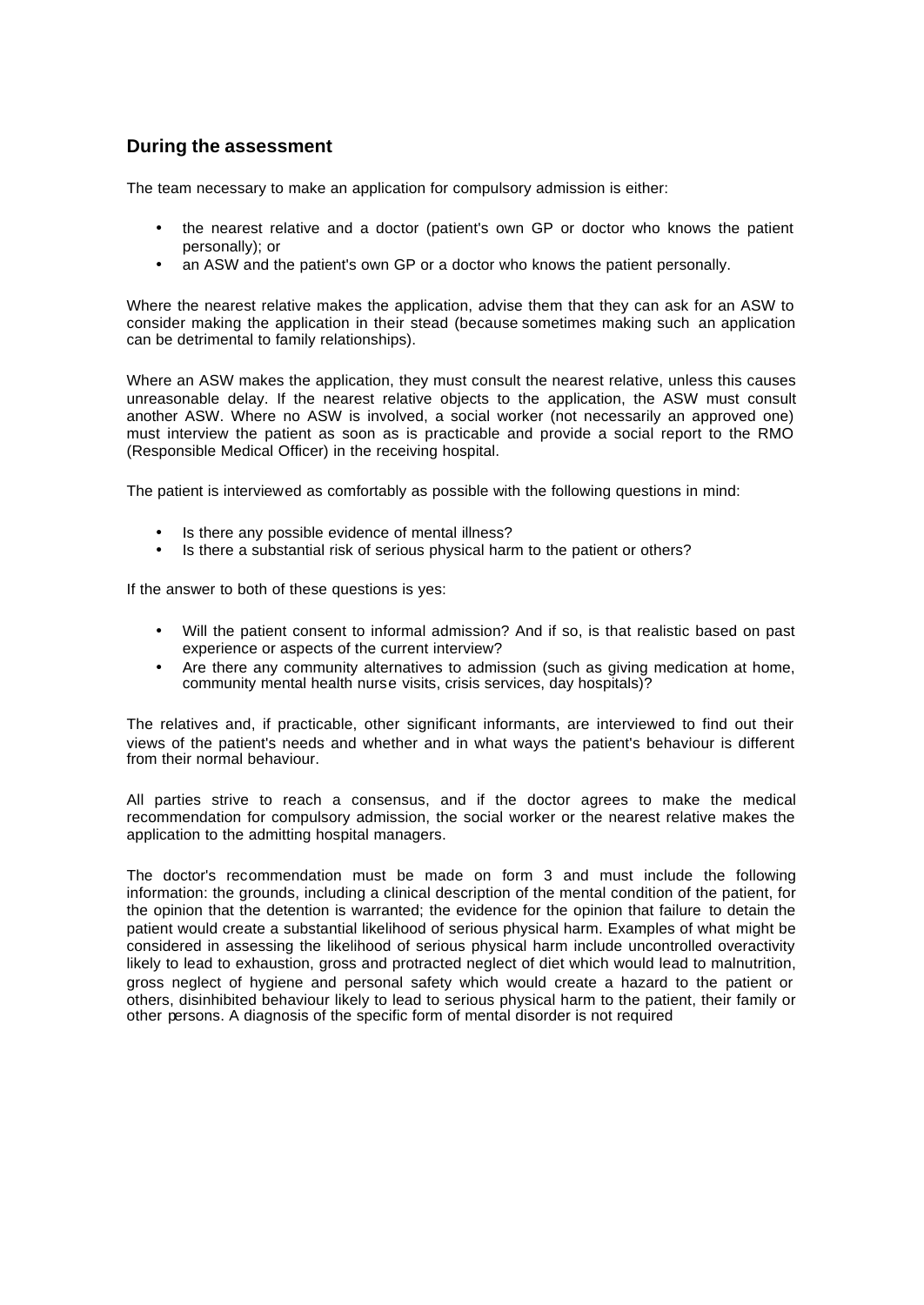# **Arranging admission**

If the decision of the team is to admit the patient, the level of security required should be considered.

If an ASW is involved, arrangements for a bed are usually made by the doctor and the ASW for appropriate transport, unless an ambulance is required, in which case the doctor arranges this. The ASW usually accompanies the patient and delivers the application papers in person. They are responsible for securing the premises. The ASW informs the patient and nearest relative of the decision.

If no ASW is involved, liaise with the receiving hospital about arrangements for the patient's admission, transport to hospital and the patient's need for care during removal, including medical and nursing escorts if required. Ensure the premises are secured and inform the patient of the decision. The nearest relative may accompany the patient and deliver the application papers.

The patient must be admitted to hospital within two days from the date on which the medical recommendation was signed; otherwise, the authority to detain them expires.

# **If the patient is not admitted**

When the patient is not admitted to hospital, a package of follow-up care needs to be agreed with the patient and nearest relative, if appropriate. Arrangements may need to be made to contact mental health or social work teams during working hours to inform them of the assessment and/or to make a referral.

This is not intended to be a comprehensive guide to the Mental Health Order. Consultation of the Code of Practice, the Guide and the Mental Health Order is recommended.